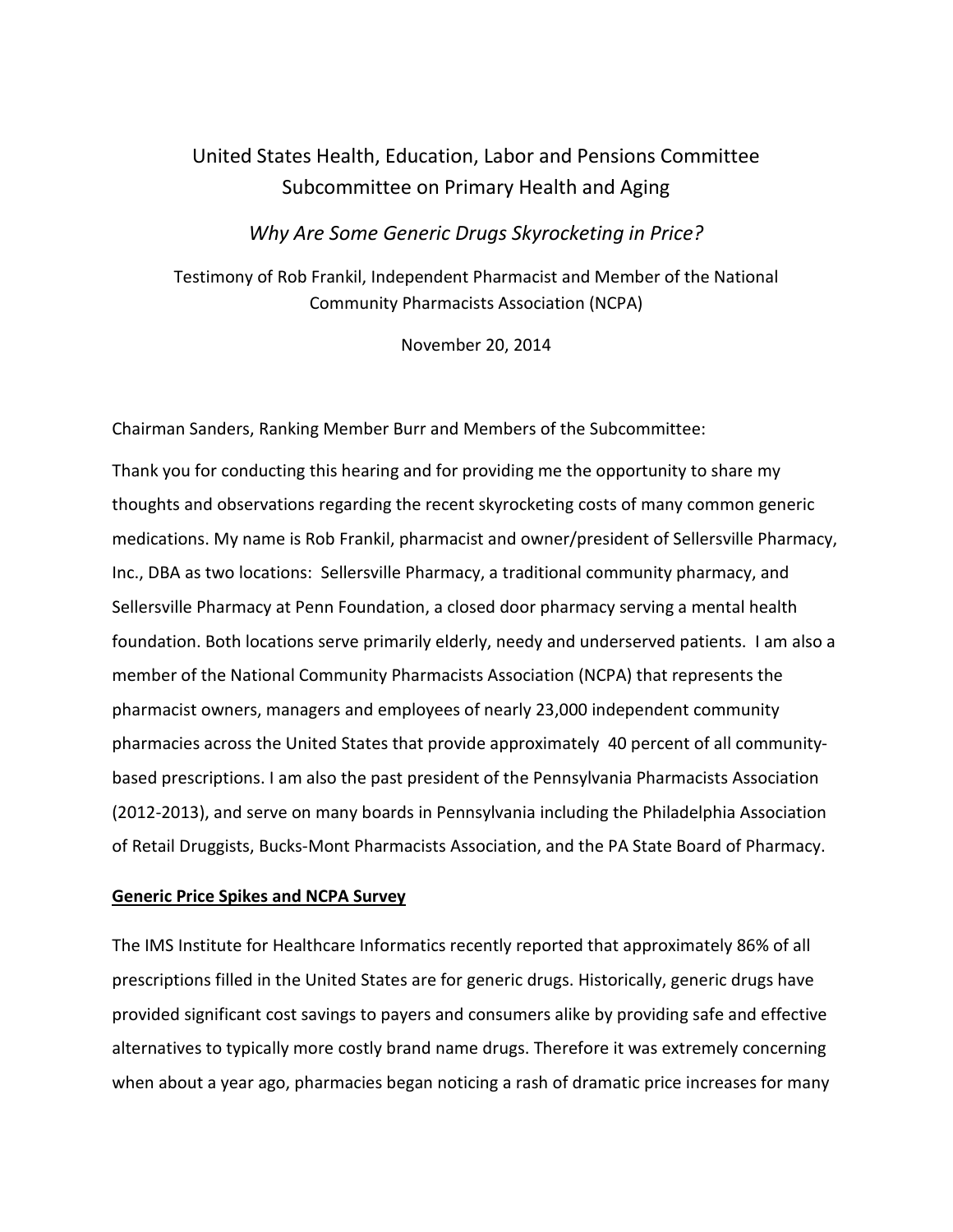common, previously low-cost generic drugs. In response, NCPA conducted a member survey on this issue in January of this year to try to gauge the prevalence of generic price spikes. NCPA received an overwhelming response from more than 1,000 members who reported instances of generic drugs that had spiked by as much as 600%, 1000 %, and even 2000% in some cases.

Seventy-seven percent of pharmacists reported 26 or more instances of a large upswing in a generic drug's acquisition price over the past six months. Nearly all (86 percent) said that it took the pharmacy benefit manager (PBM) or other third party payer between two to six months to update its reimbursement rate to pharmacies (putting these critical health care providers "underwater" on these medications). In other words, pharmacists are filling prescriptions and are being reimbursed significantly less than what it cost them to acquire the drug. In addition, 84 percent of pharmacies said that the acquisition price spike and associated lagging reimbursement trend was having a "very significant impact on their ability to remain in business to continue serving patients." In some instances, community pharmacies were faced with having to refrain from filling prescriptions that would have resulted in losses of \$40, \$60, \$100 or more per prescription filled.

The generic drugs most frequently cited in the survey included drugs from virtually every therapeutic category and included Benazepril (high blood pressure); Clomipramine (antidepressant); Digoxin (controls heart rate); Divalproex (treats seizures and psychiatric conditions); Doxycycline (antibiotic); Budesonide (asthma); Haloperiodol (psychotic disorders); Levothyroxine (hypothyroidism); Methylphenidate (ADHD); Morphine (pain); Nystatin/Triamcinolone (fungal skin infections); Pravastatin (high cholesterol); and Tizanidine (muscle relaxant).

The prevalence of these generic drug price spikes has not abated since the initial survey was completed. In fact, a recent, unofficial poll of NCPA members indicates that about one in every twenty prescriptions administered by a PBM is being reimbursed to pharmacies below their acquisition cost. NCPA has been unable to identify any definitive cause for these price increases. There has been speculation that these spikes may be due to manufacturing delays,

2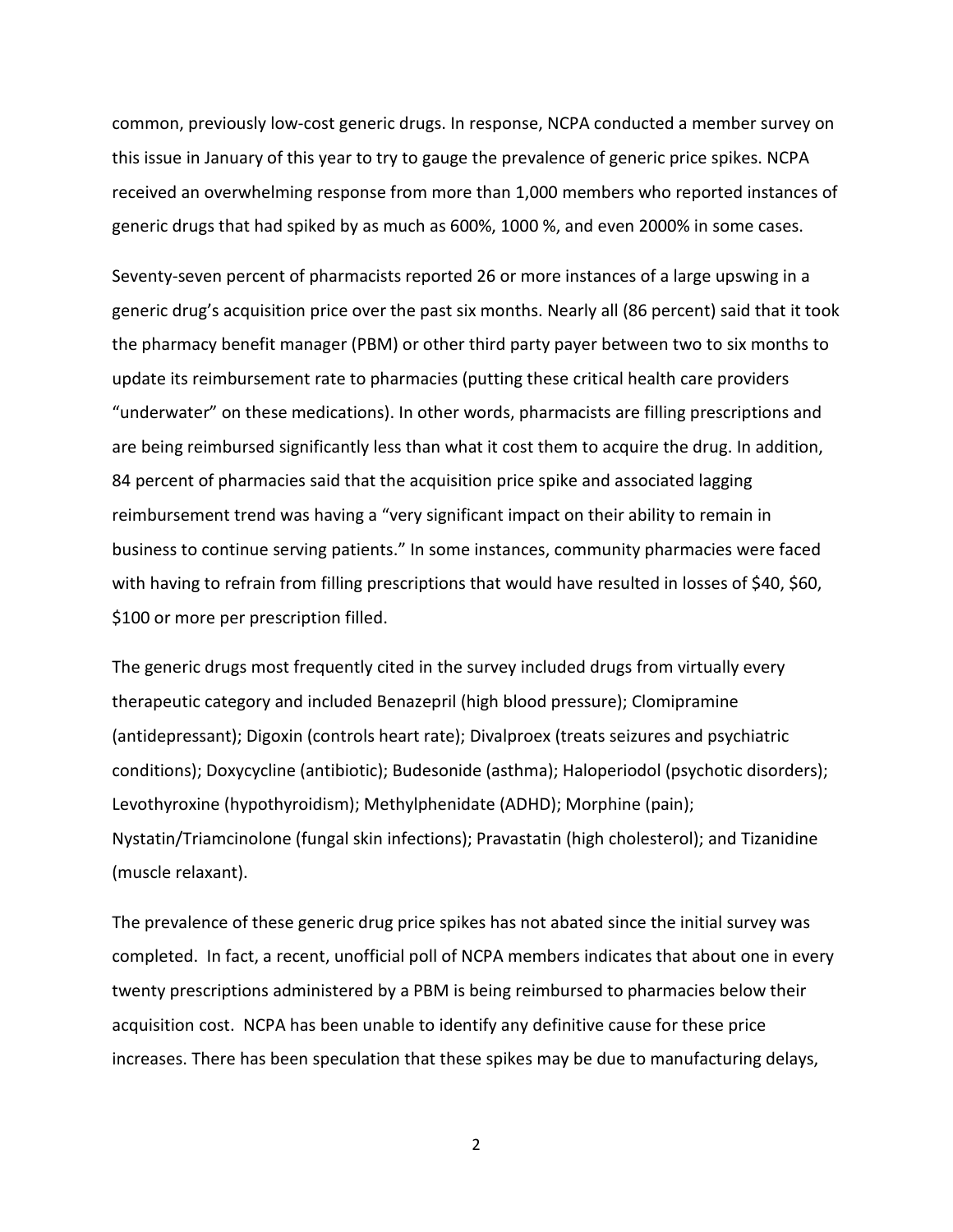production problems, shortages of raw materials and a dwindling number of manufacturers of these products.

#### **Impact of Generic Price Spikes on Patient Cost and Access to Medication**

These severe disruptions in the market are having a profound effect on patients—particularly the elderly and those that are either uninsured or are enrolled in a prescription drug plan with a high deductible. Medicare Part D beneficiaries enter the coverage gap or "donut hole" when the accumulated costs of both their co-pays and the charges to their drug plan reach a certain threshold. After a Medicare beneficiary exhausts the initial coverage of the prescription drug plan, the beneficiary is financially responsible for a higher cost of prescription drugs until he or she reaches the catastrophic-coverage threshold. Precisely because of this dynamic, many pharmacist responders to the NCPA survey reported instances in which Part D beneficiaries were either refusing to refill their prescriptions or were planning to take less than the prescribed dose of their medication in an attempt to "stretch" their remaining supply and in order to avoid having to go into the donut hole.

Patients without prescription drug coverage are solely responsible for the entire cost of the drug and also may ultimately decide not to fill needed prescriptions. Patients with a high deductible prescription drug plan are in a similar situation as they are solely responsible for the cost of medications until such time as they reach a certain monetary threshold. Patient nonadherence to prescribed medications for any reason can often trigger more serious health conditions that may require emergency room visits or hospitalizations—that are ultimately more costly to both the patient and health care system as a whole. Ultimately, everyone pays for these cost increases, now or later. Insurance plans aren't likely to simply just absorb these higher costs, so even those with generous insurance plans will pay the price in higher future premiums.

A recent example from my own experience is the price of Digoxin—a drug used to treat heart failure. The price of this medication jumped from about \$15 for 90 days' supply, to about \$120 for 90 days' supply. That's an increase of 800%. One of my patients had to pay for this drug

3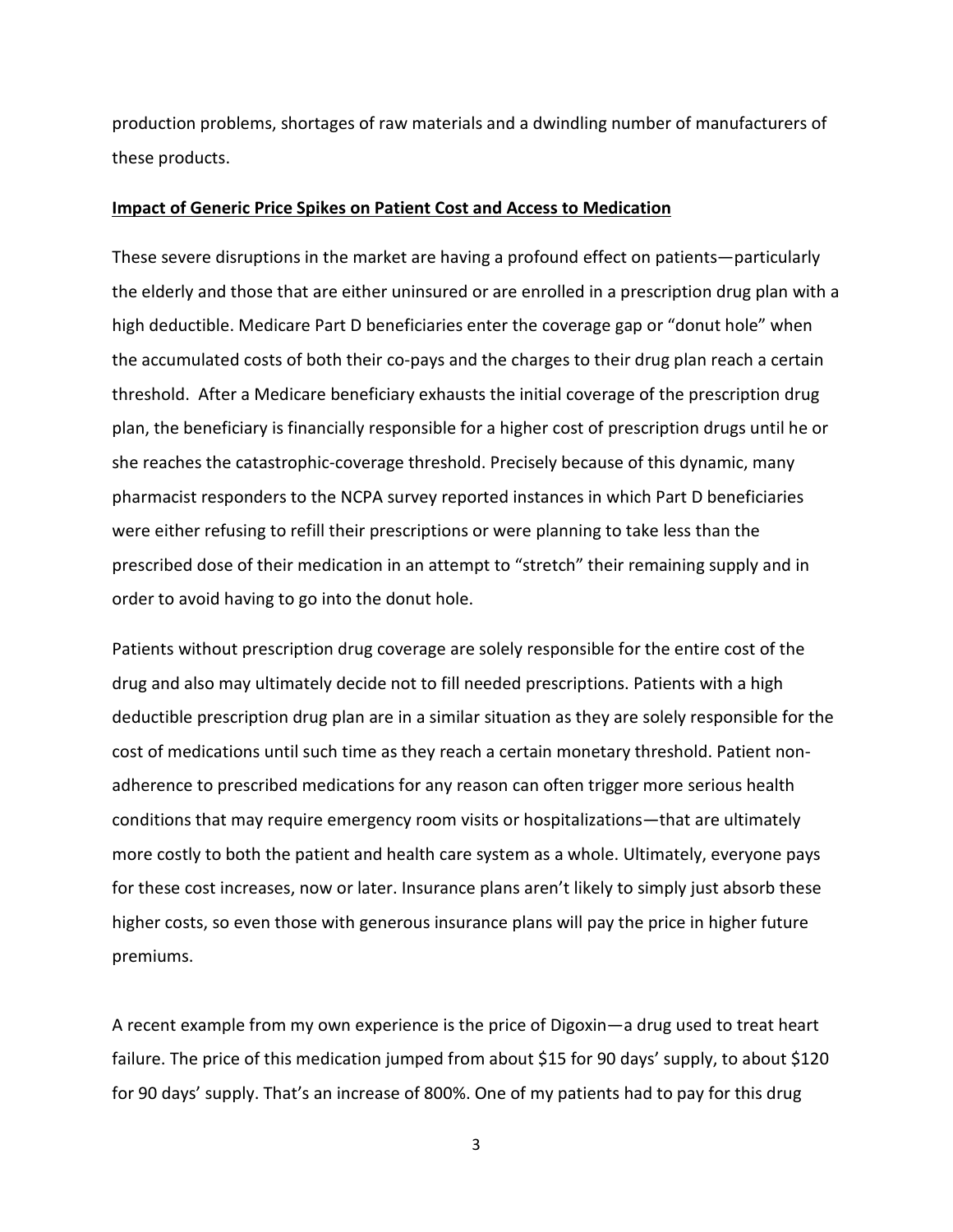when he was in the Medicare Part D coverage gap in 2014. Last year, when in the coverage gap he paid the old price. This year he paid the new price. Needless to say, the patient was astounded, and thought I was overcharging him. The patient called all around to try to get the medicine at the old, lower price, but to no avail. This caused him lots of stress and time, and caused us lots of stress and time in explaining the situation, reversing, and rebilling the claim. This example is typical of how these price spikes put consumers and pharmacists in a bad position, often grasping at straws for explanations. And all the while, everyone pays more, including the patient, the pharmacy, and the insurer (often the federal government).

### **Impact of Generic Price Spikes on Federal Government Costs**

In addition to the potential negative effects that this situation is having on health outcomes for the nation's seniors, the financial impact to the federal government itself cannot be ignored. The federal government pays for more than a third of all prescription drug costs in America. In fiscal year 2014, the Centers for Medicare and Medicaid (CMS) will serve almost 116 million Medicare, Medicaid and CHIP beneficiaries, more than one-in-three Americans. In addition to CMS, other federal prescription drug programs impacted by this situation include the Department of Defense TRICARE program, the Veterans Health Administration (VHA), the OPM Federal Employees Health Benefit Plan (FEHBP) and the Indian Health Service (IHS). These generic drug price spikes that we are seeing are perhaps one of the most egregious examples of hyperinflation in the United States health care system at the present time and must be addressed.

#### **Negative Impact of Generic Price Spikes and Reimbursement Lags on Community Pharmacy**

When the price of these common generic medications increase so dramatically and insurance middlemen known as pharmacy benefit managers (PBMs) do not correspondingly update their reimbursement rates to pharmacies-- community pharmacies are put in the untenable position of having to absorb the difference between the large sums of money that they spent to acquire the drugs and the lower amounts that they are paid by the PBM (that are still "stuck" on the lower (pre-spike) prices).

4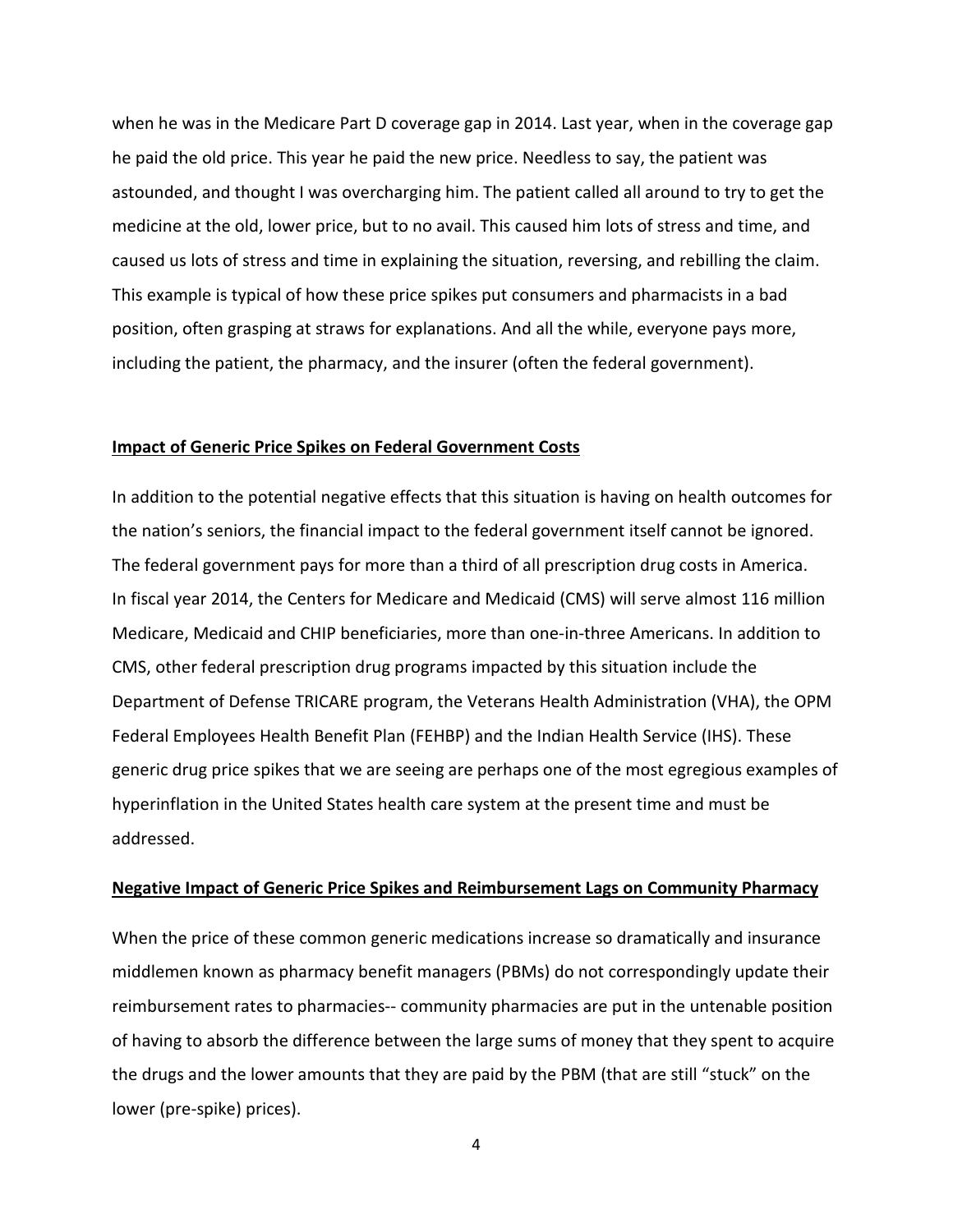In this era of instant communication, it is indefensible for PBMs to wait weeks or even months before updating their pharmacy payment benchmarks in the wake of these price spikes without reimbursing pharmacies retroactively. Pharmacists' appeals to PBMs are consistently denied or ignored, and this situation is untenable particularly for small business community pharmacies. According to a recent unofficial NCPA poll, pharmacists are reporting that when they do appeal to the PBMs to adjust the pharmacy reimbursement rates, the vast majority of the time (about 70 percent) they are either ignored or simply denied with no further explanation. This trend raises a troubling fiscal question for employers, government agencies and health plan sponsors. Are PBM middlemen taking advantage of these price spikes by reimbursing pharmacies low, charging health plans high and pocketing the difference? This practice of "spread pricing" was examined in a recent *Fortune* magazine article entitled *"Painful Prescription."[1](#page-4-0)* 

On a practical level, when I process a claim and am reimbursed at below my cost, the computer flags it and I have to approve it in order for the prescription to be filled. In my pharmacy this happens in about 1 out of every 10 prescriptions. With independent pharmacies on average producing over 90% of their revenue from prescription sales, this really hurts. I have a file about two inches thick of unresolved underpaid claims (appeals with PBMs) where we lost money. I do not send in appeals where we lose less than \$50. If I did, I would not have time to take care of patients. Specifically, Carbamazepine used for seizure disorders, spiked in price about 6 months ago. One of the largest PBMs in the country is still reimbursing at the old price (new price is \$60 per 100 tablets; old price was \$4 per 100 tablets). I appealed this price and got an answer last week. The PBM refused to make an adjustment, and offered no explanation.

In recognition of this problem, earlier this year CMS finalized a provision in the Part D Final Rule that will require PBMs to update generic pricing benchmarks (otherwise known maximum allowable cost (MAC) lists) in the Medicare Part D program beginning in plan year 2016. However, this rule does not address any of the other federal health care programs or any of the many commercial health plans currently in operation in the United States. I feel strongly that

<span id="page-4-0"></span> <sup>1</sup> http://money.cnn.com/2013/10/10/news/companies/pbm-pharma-management.pr.fortune/#sthash.osxYRm7O.dpuf